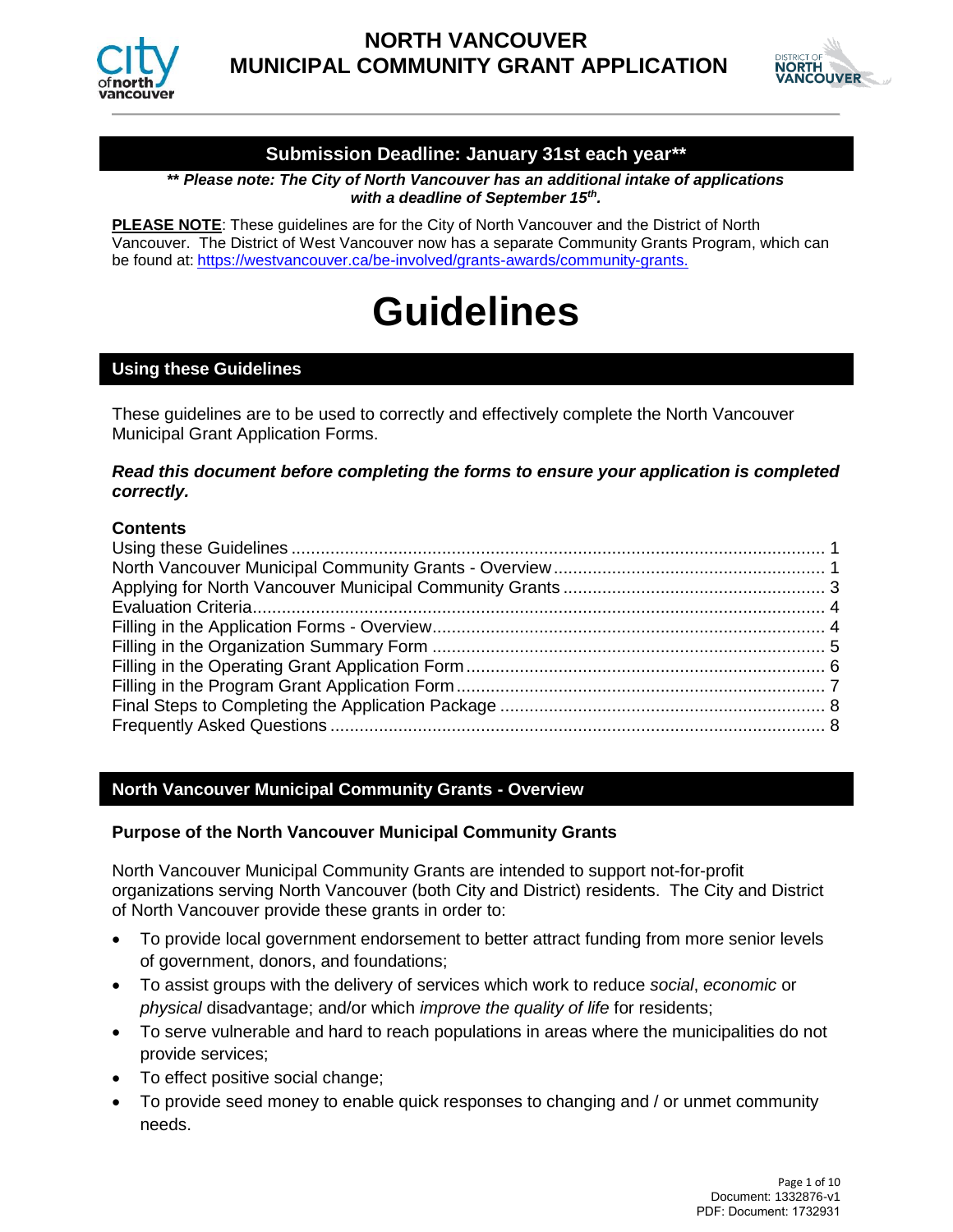# **Who Can Apply?**

## Eligible Organizations

The organization applying for a grant must be:

- a) A not-for-profit with a BC Society No. and/or Charitable Registration No.
- b) Providing services to residents of the municipality(ies) from which funding is requested.
- c) Seeking sources of funding other than North Vancouver Municipal Community Grants.
- d) Able to provide proof of financial responsibility (latest financial statement).

## Eligible Expenses

- a) Special projects and events: e.g. hosting a workshop or producing resource material.
- b) Operating costs: e.g. ongoing operating costs such as rent, utilities, fixed costs.
- c) New projects: e.g. a new program to serve a particular group. A program typically has distinct resources committed to the operation of that specific program such as staff costs and other expenses related to that program.
- d) Capital costs: e.g. the purchase of office equipment. NOTE: Only the City of North Vancouver, the District of North Vancouver does not fund capital costs.

## Program Grants: Applying for More than One

You may apply for more than one program grant, but must complete a SEPARATE Program Grant Application Form for EACH additional grant.

## **Funding Characteristics of the North Vancouver Municipal Community Grants**

Each municipality is working with a set grant budget during each funding cycle and strives to be equitable in funding both new and established needs. Funding is not guaranteed: each cycle, the applications are considered and grants are allocated in response to current needs and resources.

## Funding Limits

The District of North Vancouver has no limit to the amount of money an organization may request. The maximum grant available from the City of North Vancouver is \$15,000.

## Funding Term

The term of a North Vancouver Municipal Community Grant is one year.

## Funding Cycles

In the District of North Vancouver, two year operating and program grants are provided. An Annual Accountability Form must be completed by agencies currently on the District's 2-year funding cycle.

Grants are allocated bi-annually in the City of North Vancouver. An annual Accountability Form must be completed.

## Notification of Application Decisions

Allocations by municipal Councils are made in June/July. Organizations are notified at this time by letter.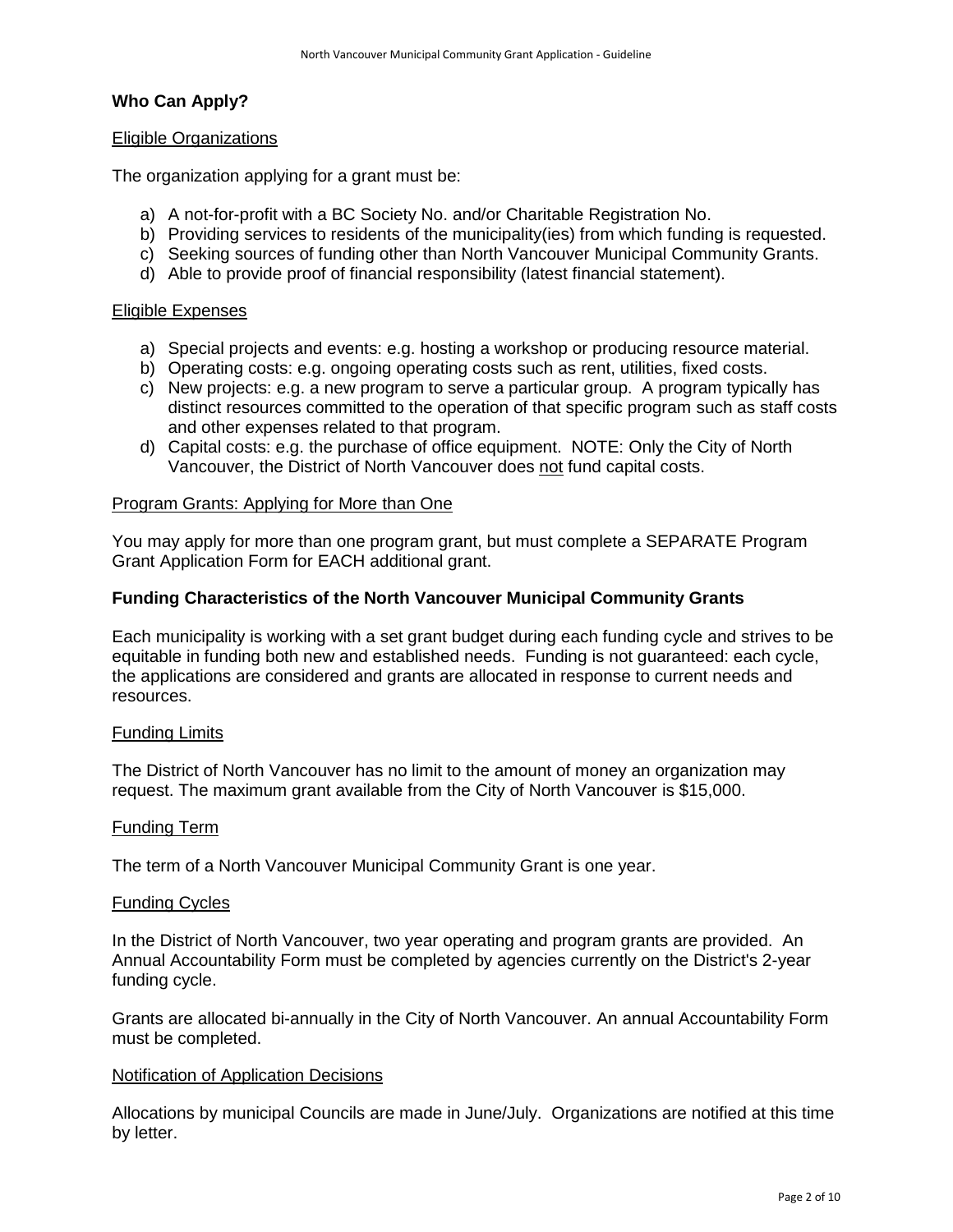# Disbursement of Funds

Cheques are typically issued by each municipality's finance department in June or July.

# **Acknowledgement of North Vancouver Municipal Community Grants**

All recipients of North Vancouver Municipal Community Grants are required to publicly acknowledge such donations on their print and digital promotional materials, website, and social media relating to the program and/or service funded by the grant.

# <span id="page-2-0"></span>**Applying for North Vancouver Municipal Community Grants**

# **Two Municipalities…. One Set of Application Forms**

## Each Municipality Allocates Grants Separately

The North Vancouver Municipal Community Grant Application forms are to be used when applying for funds from the North Vancouver Municipalities: the City of North Vancouver and the District of North Vancouver. **PLEASE NOTE**: the District of West Vancouver has a separate Community Grants Program, which can be found at: [https://westvancouver.ca/be](https://westvancouver.ca/be-involved/grants-awards/community-grants)[involved/grants-awards/community-grants.](https://westvancouver.ca/be-involved/grants-awards/community-grants)

Each municipality allocates grants separately.

## Applying to One or More Municipality(ies)

Organizations may apply to one or more of the North Shore municipalities depending on which municipality(ies) the organization serves. You must submit a copy of your completed application package to each municipality to which you are applying for funding.

## **Application Submission**

## Application Deadline

The deadline for applications is 5:00 p.m. January 31 of each year, or, where January 31 lands on a weekend, the last Friday of January.

The City of North Vancouver has an additional intake of applications with a deadline of September 15. **PLEASE NOTE**: If your organization applied for a grant in the first round of the year, you may apply to the second round but for a **different** program only.

# Submitting Forms to Each Municipality

# *City of North Vancouver*

Submit two copies of your completed application package:

- Email: [communitygrants@cnv.org](mailto:communitygrants@cnv.org) **or**
- Mail: Planning Department, Attn: Edytha Barker City of North Vancouver 141 West 14th Street North Vancouver, V7M 1H9.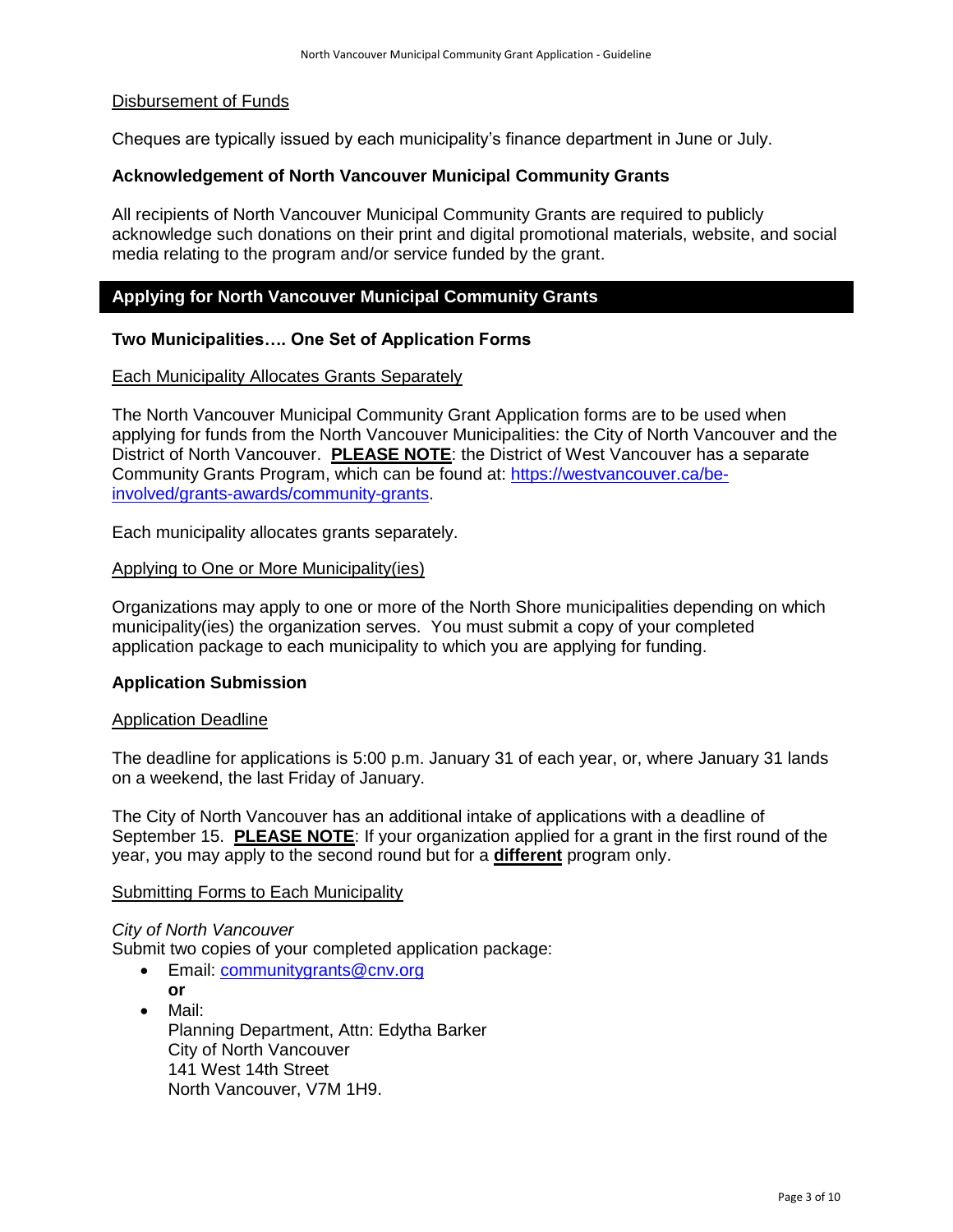*District of North Vancouver:*

Send one copy of your completed application package:

- Email: [csac@dnv.org](mailto:csac@dnv.org) **or**
- Mail:
- Community Services Advisory Committee District of North Vancouver 355 West Queens Road North Vancouver, V7N 4N5

# <span id="page-3-0"></span>**Evaluation Criteria**

In evaluating each application for funding, the following will be the basis for assessment of your application. Please address these in your application:

- a) Evidence of need for the service or project.
- b) Number of local residents served.
- c) Quality of management (established track record, proposal well thought out and clear, etc.).
- d) Evidence of clear goals and expected outcomes.
- e) Uniqueness of service (does not duplicate but may complement an existing service).
- f) Number of local volunteers.
- g) Evidence of financial need for a North Vancouver Municipal Community Grant.
- h) Amount of funding requested from each municipality is proportional to the numbers of residents served.
- i) Addressing barriers to services for people with disabilities, from varying social and economic backgrounds, and for ethno-cultural residents.
- j) Indicated involvement from other community partners whether financial or in kind.

Further, the social goals and objectives for each municipality will also be considered while reviewing grant applications, these can be found in the following documents:

- City of North Vancouver:
	- o The City's Social Plan
		- [http://www.cnv.org/CityServices/PlanningandPolicies/SocialPlan](http://www.cnv.org/City%20Services/Planning%20and%20Policies/Social%20Plan)
- District of North Vancouver:
	- $\circ$  Section 6.3 Community Services, Programs, and Facilities of the DNV Official Community Plan [identity.dnv.org/](http://identity.dnv.org/)
	- o Municipal Community Grant Goals and Guiding Principles found at [www.dnv.org/communitygrants](http://www.dnv.org/communitygrants)

# <span id="page-3-1"></span>**Filling in the Application Forms - Overview**

Please ensure the following information is read carefully prior to filling in your application forms to ensure the forms are filled out adequately, accurately, and effectively.

# **Acceptable Applications**

Applications will only be accepted if they are:

- Completed *in full* including all attachments listed on the North Vancouver Municipal Community Grant Application Checklist.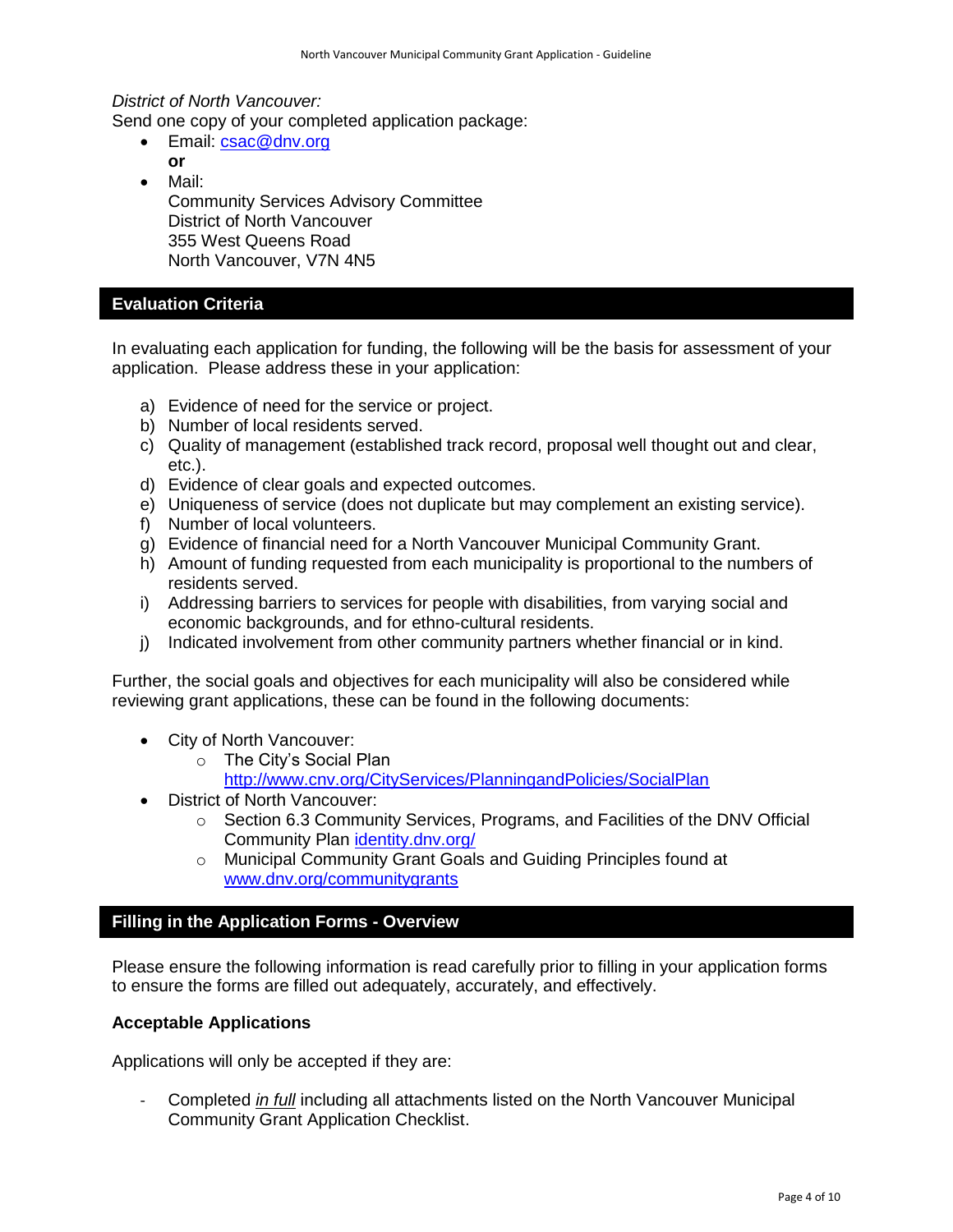- Completed *legibly*
- Submitted *on time* to each municipality from which funds are being requested

**\*\*\*Please note**: unless all information is supplied or an acceptable explanation offered as to why this information cannot be supplied, incomplete applications will not be considered.

# **Three Application Forms**

There are three application forms to be used as follows:

- Organization Summary Form: to be filled out by *all* applicants;
- Operating Grant Application Form: for organizations applying for financial assistance for ongoing operating costs such as rent, utilities, fixed costs;
- Program Grant Application Form: for individual projects/services/programs. You may apply for more than one program grant, but must complete a SEPARATE Program Grant Application Form for EACH additional grant.

## <span id="page-4-1"></span>**Quality of Information**

The application forms provide the opportunity to explain information on the history, mandate, experience, and objectives of your organization; and to demonstrate to Committee members what makes your organization and its programs valuable to the North Vancouver communities and how your organization responds to community need.

## **Maximum Words for Answer**

Always stick to the stated word count and be concise with your answer.

# **Questions Regarding Both North Vancouver Municipalities**

The grant application includes some questions where information concerning both North Vancouver municipalities is required. These questions must be completed even if an organization is applying for a grant from one municipality only.

# <span id="page-4-0"></span>**Filling in the Organization Summary Form**

The Organization Summary Form is to be filled out by *all* applicants.

The questions on the Organization Summary Form should make it clear what information is required. Keep in mind the information above in [Evaluation Criteria](#page-3-0) and [Quality of Information.](#page-4-1) However, some specifics and examples are provided here to assist.

## **Section: Accessibility**

*Examples of topics to consider are provided below for each item in this question:*

Question: How does your organization ensure your services are accessible and inclusive to:

- a) People with disabilities
	- Is your building wheelchair accessible?
	- Are you on a bus route?
	- Are there designated parking spots for persons with disabilities adjacent to the building in which your programs/services take place?
	- How do you market/communicate your programs/services to people with disabilities?
- b) Culturally diverse communities: (maximum 50 words)
	- Do you list languages other than English that are spoken by your staff/volunteers?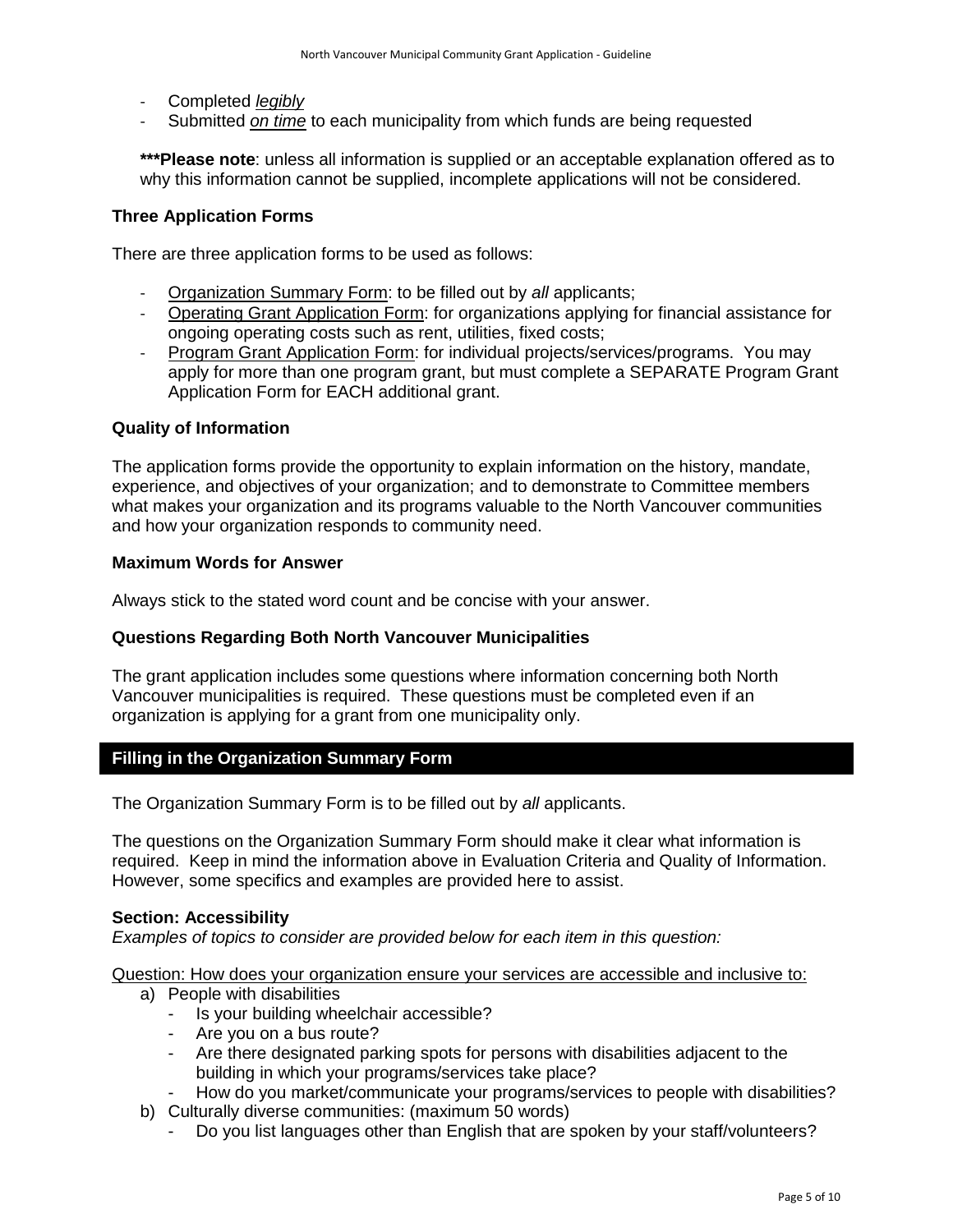- Are your program/service materials available in languages other than English? Which languages?
- Are your website and/or social media in languages other than English? Which languages?
- How do you market/communicate your programs/services to speakers of languages other than English?
- c) People of various social and economic backgrounds: (maximum 50 words)
	- Which organizations have you approached that serve this demographic in order to promote your programs/services?
	- How do you market/communicate your programs/services to people of various social and economic backgrounds?

# **Section: Trends**

Question: What current trends affect your organization? E.g. is the demographic changing, is the waitlist changing, etc. (maximum 50 words)

Municipalities rely on the non-profit social service organizations to identify current trends. For example, whether more of their clients are feeling isolated, more families are seeking food or on the verge of homelessness. Other trends could include growing waitlists for particular programs or a decrease in volunteer hours.

As a social service organization working closely with our more vulnerable populations, the organization's ability to adapt or create new programs and services to meet these changing needs is significant.

This question asks organizations to identify and share these trends.

# **Section: Sustainability**

Question: Please describe what steps your organization has taken to reduce Green House Gas Emissions and increase energy efficiency (e.g. implementing Power Smart measures, carpooling to meetings, etc.).

The North Vancouver municipalities all place strong value on environmental sustainability. Explain how the organization shares this value. Please be sure to provide examples.

# <span id="page-5-0"></span>**Filling in the Operating Grant Application Form**

The Operating Grant Application Form is for organizations applying for financial assistance for ongoing operating costs such as rent, utilities, fixed costs.

The questions on the Operating Grant Application Form should make it clear what information is required. Keep in mind the information above in [Evaluation Criteria](#page-3-0) and [Quality of Information.](#page-4-1) However, some specifics are provided here to assist.

# **Section: Operating Budget**

The Operating Budget refers to the costs and revenue associated with the general operation of the organization*.* Examples of expenses include ongoing operating costs such as rent, utilities, fixed costs.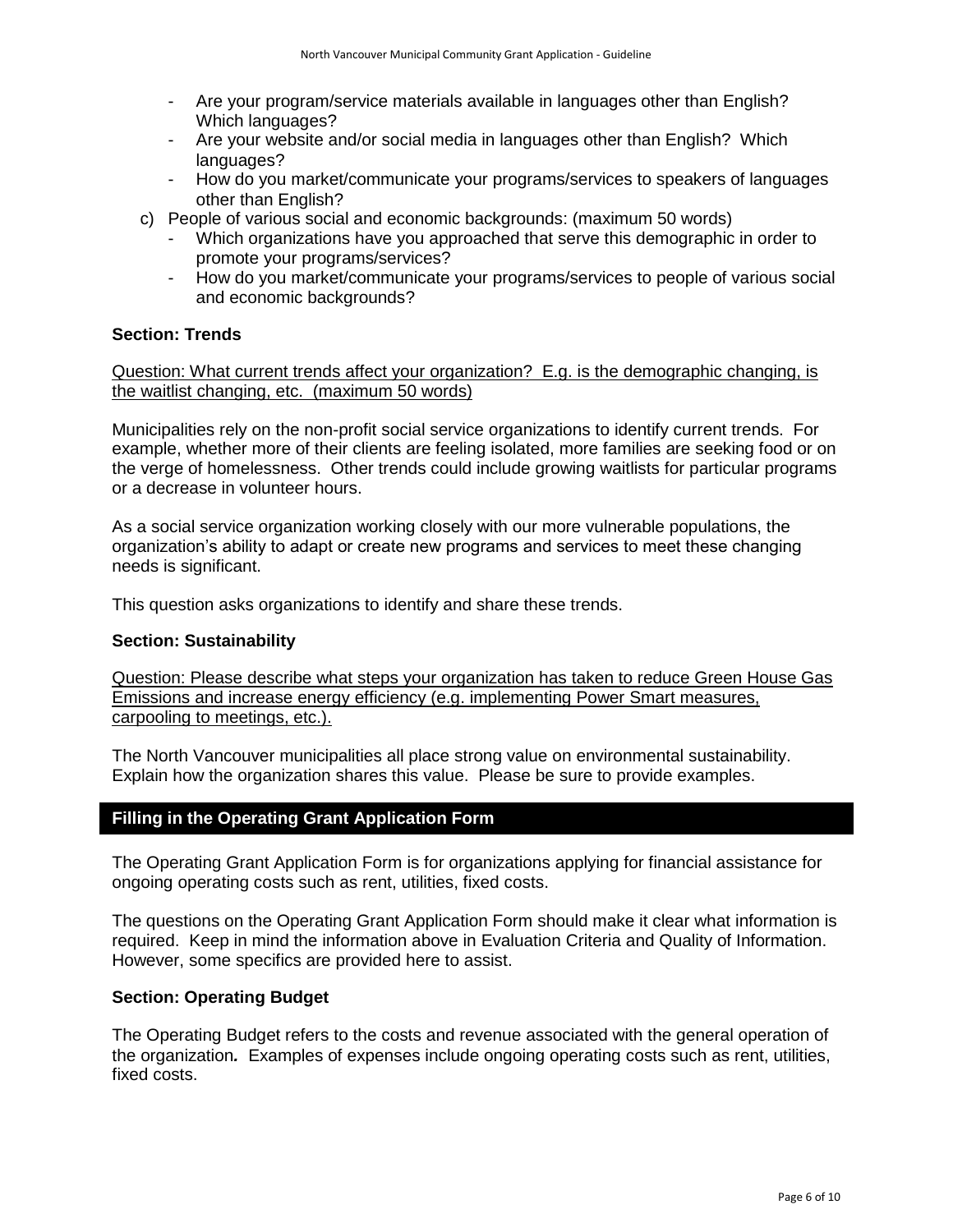## Question: In-kind Sources

<span id="page-6-0"></span>In-kind sources are sources of non-cash support in the form of goods and services.

# **Filling in the Program Grant Application Form**

The Program Grant Application Form is for individual projects/services/programs. You may apply for more than one program grant, but must complete a SEPARATE Program Grant Application Form for EACH additional grant.

The questions on the Program Grant Application Form should make it clear what information is required. Keep in mind the information above in [Evaluation Criteria](#page-3-0) and [Quality of Information.](#page-4-1) However, some specifics and examples are provided here to assist.

## **Section: Program Proposal**

Question 4. If you applied for and received funding for this program last year, what were the specific outcomes of that program? Please provide quantitative and qualitative information.

This question asks for "quantitative and qualitative information". Qualitative information is anecdotal, quantitative is numbers, statistics.

Stories and anecdotal responses are interesting and valuable; however, the response should be backed with numbers to validate the statements made. Examples of numbers could be: count of volunteers, volunteer hours, clients served, meals provided, referrals made.

Question 5. Please identify the specific criteria you will use to evaluate your program's results and how you will measure success.

The tools used to evaluate should provide quantitative information, be backed by numbers, whenever possible as this helps demonstrate the results. Examples of criteria you could use could be: count of volunteers, volunteer hours, clients served, meals provided, referrals made.

Question 7. If you did not receive the amount of money requested last year, what was the impact to the program?

Qualitative or anecdotal information is expected along with quantitative information, the numbers, in order to demonstrate the impact. Examples of quantitative information could be the number of clients turned away, resources that had to be cut which impacted the quality of the program.

## **Section: Program Budget**

## Question: Please indicate program start and end dates or fiscal start date as appropriate

Note that programs can have a specific start and end date or be continuous. Please indicate as appropriate.

## Question: In-kind Sources

In-kind Sources are sources of non-cash support in the form of goods and services.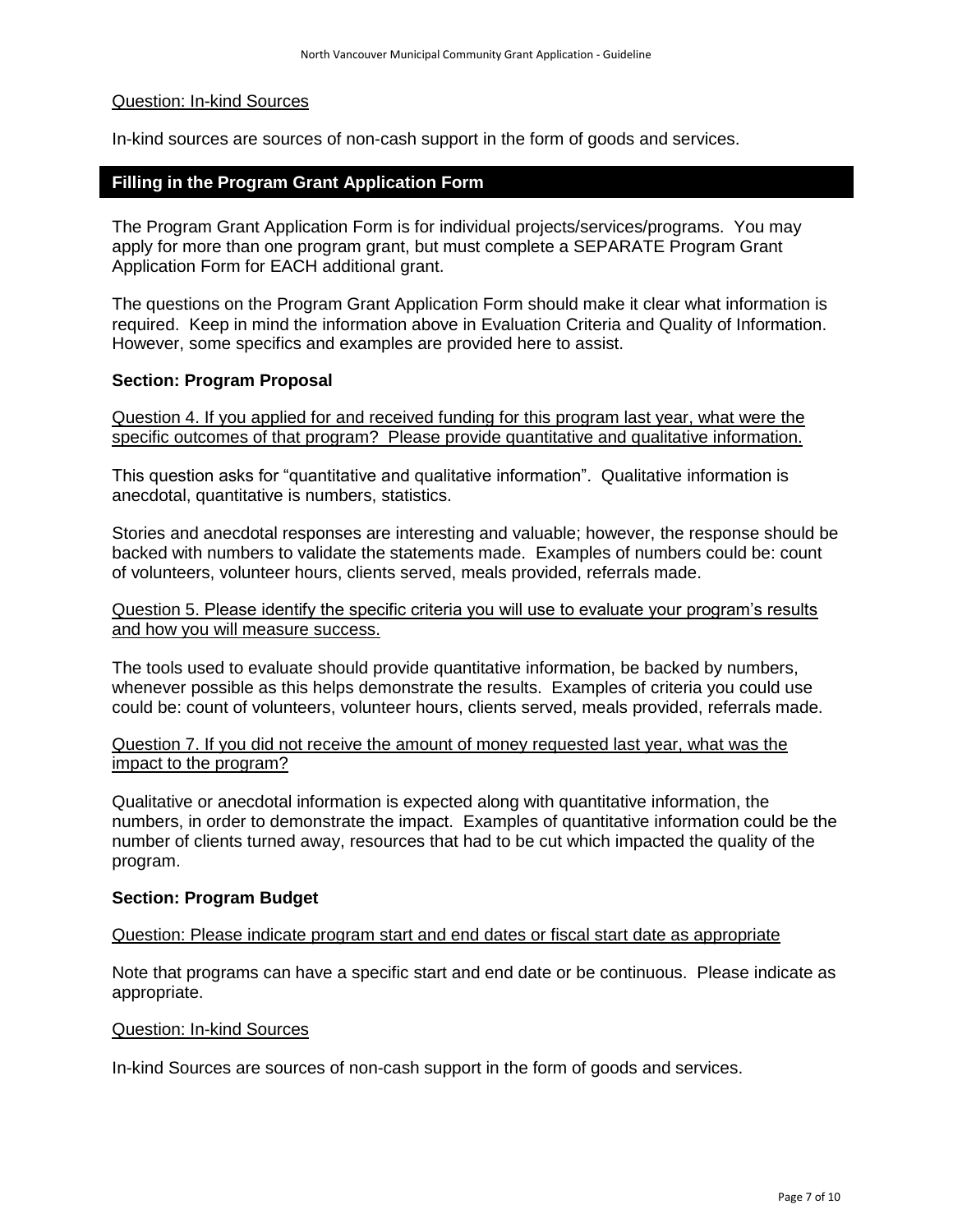# <span id="page-7-0"></span>**Final Steps to Completing the Application Package**

# **The Checklist**

Organizations must include attachments with the application forms to create their completed *application package.* Please be sure to use the Checklist provided as a cover sheet for your submission. This Checklist details the attachments and forms that must be completed to ensure your application will be considered.

## **Attachments**

All attachments required with your application should be marked on your Checklist

All applications will be required to include:

- Organization Summary Application Form
- Most recent Year End Financial Statement (examples include balance sheet, income/expenditure)
- Most recent Annual Report (just one per organization to municipality regardless of number of applications submitted)
- Organization's Proposed Budget for your fiscal year

Depending on grant applications being made, an application may be required to include any of the following:

- *Signed* Operating Grant Application form
- *Signed* Program Grant Application form(s)
- Annual Accountability Form for grant funds spent in the previous year

## <span id="page-7-1"></span>**Frequently Asked Questions**

*1. What is the difference between a program grant and an operating grant?*

Generally, an operating grant refers to the general on-going operation of your organization (e.g. rent, utilities, fixed costs), whereas a program has distinct resources committed to the operation of that specific program (staff costs and other expenses related to that program).

Note: Programs can be continuous or have a specific start and end date.

*2. The service that my organization offers on the North Vancouver is part of a larger umbrella organization located elsewhere. Our published financial statements reflect the larger organization. Is this an issue?*

There is an expectation that the budgets and financial information that you include in your grant application reflect the North Vancouver service that is being offered by your organization. The financial information for the larger umbrella organization is informative, but does not provide Committee members the information they need to assess your application.

*3. When we apply for grants, our organization typically requests more than we require in anticipation that we may receive less. Is this advisable?*

It is best to request the actual amount that your organization requires. Applications where the funding request appears to be inflated can be viewed unfavourably.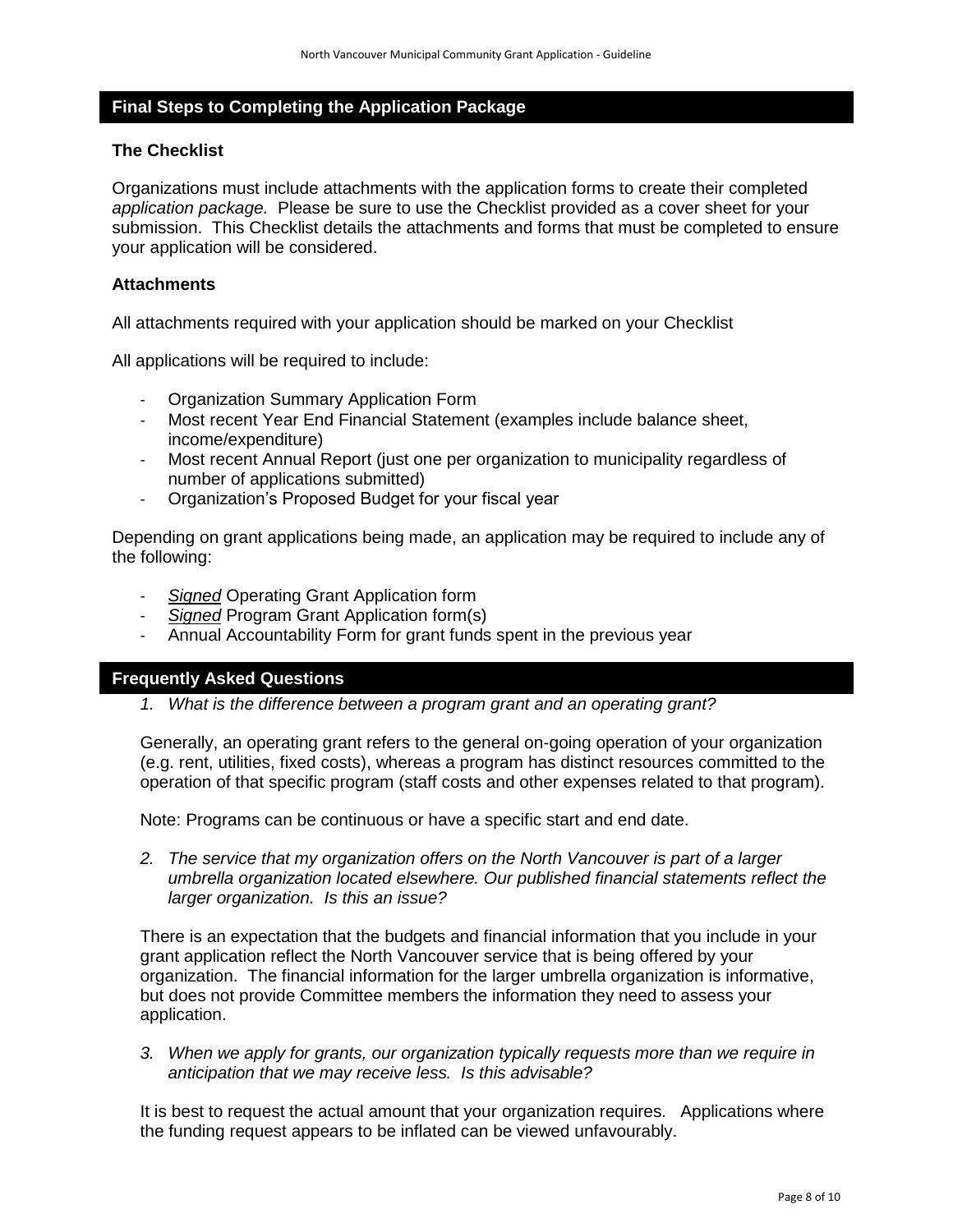*4. Can we rely on the municipal community grant funding as the sole source of funding?*

Municipal funding is considered one source of funding. Organizations should not prepare and submit budgets where the municipal request is the only source of revenue.

*5. In order to save time, our organization sometimes will 'cut and paste' from previous application forms. Is this acceptable?*

Although we do not expect agencies to re-write their applications from scratch every year, we do expect the information included in the application form to reflect current information, both qualitative/anecdotal and quantitative/statistical.

*6. When filling out the application, I sometimes reduce the font size in order to get all of my answer to fit into the box, is this acceptable?*

Always stick to the stated word count and be concise with your answer.

*7. Can I just include qualitative/anecdotal information in my application form, or do you require statistics or other quantitative analysis?*

The answer is both. Stories and anecdotal responses are interesting and valuable; however, your response should be backed with numbers and photos whenever possible as this helps Committee members clearly see the funding need for your program or organization.

Examples of numbers could be: count of volunteers, volunteer hours, clients served, meals provided, referrals made.

*8. As some of the services that we offer are done discreetly without recording names or addresses, it is challenging to provide precise numbers of individuals accessing services or what municipality they come from.*

While we respect your clients' need for anonymity, there is data that can be collected that will not infringe on confidentiality. For further information or assistance, please contact one of the municipal staff liaisons.

*9. On the Operating Grant Application, the question asks for how many individuals were served in each municipality. Are percentages okay or do we need to go through postal codes and get exact numbers?*

The actual numbers are required. For further information or assistance, please contact one of the municipal staff liaisons.

# *10. To make it easier for applicants, could the municipalities not evaluate the applications in line with the fiscal years and funding cycles of the applicant organisations?*

The application timeline is based on the timing of the municipal budgets and includes the time required for the Committees to evaluate the applications and make recommendations to Council. Further, the current model allows the funds to be allocated taking into consideration all applications received which is only possible with a single review per grant period.